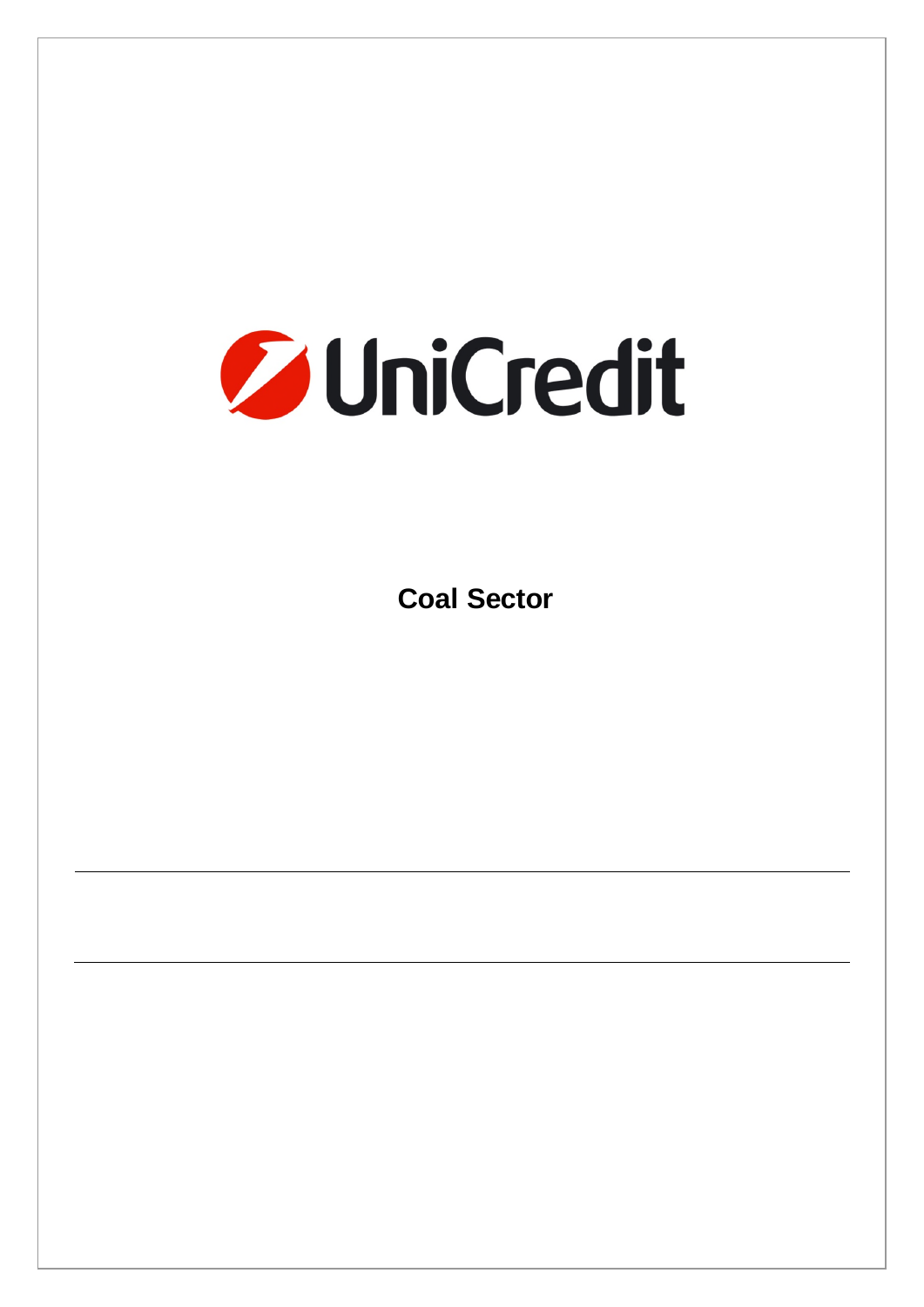# Table of contents

| $1 \quad$   |                                                                                            |  |
|-------------|--------------------------------------------------------------------------------------------|--|
| 1.1         |                                                                                            |  |
| $1.2$       |                                                                                            |  |
| 1.3         |                                                                                            |  |
| $2^{\circ}$ |                                                                                            |  |
| 2.1         |                                                                                            |  |
|             | 2.1.1                                                                                      |  |
|             |                                                                                            |  |
|             |                                                                                            |  |
| 2.2         |                                                                                            |  |
| 2.3         | Customer classification, related allowed supports, conditions, restrictions and exclusions |  |
| 2.4         |                                                                                            |  |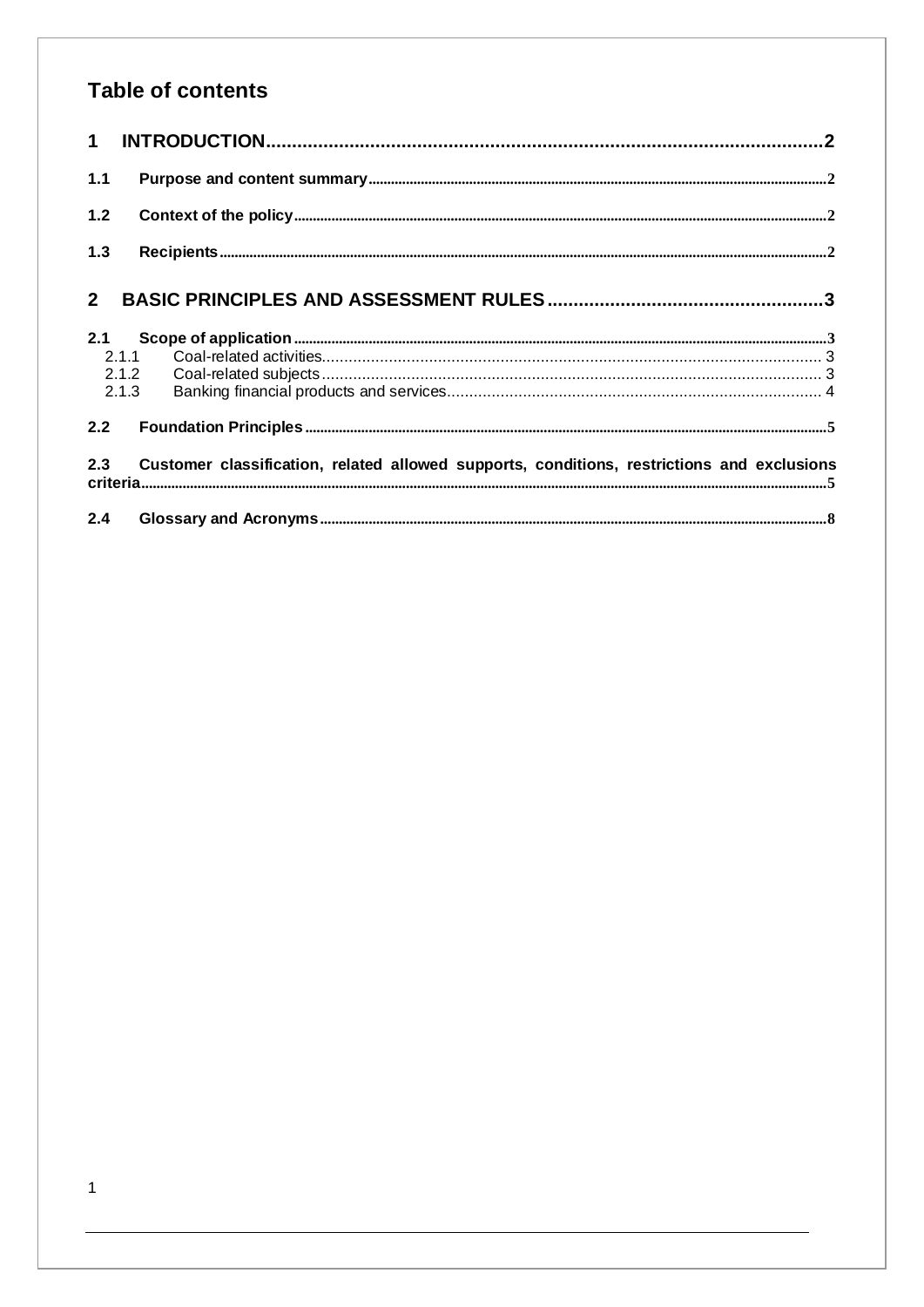## **1 INTRODUCTION**

## **1.1 Purpose and content summary**

This document aims at defining and implementing a responsible policy with the objectives to support the clients towards an energy transition model.

This Global Policy integrates the Group regulation for UniCredit S.p.A and for the Group Legal Entities.

## **1.2 Context of the policy**

This Global Policy is issued in the broader context of reputational risk management, being an element of UniCredit Group's reputational risk management framework. Reputational risk is defined as the current or prospective risk brought to earnings and capital from an adverse perception of the image of the financial institution by clients, counterparties, shareholders, investors or regulators.

UniCredit Group is strongly committed to promote sustainable solutions in all its financing and investment decisions, with particular attention given to potential reputational implications. Any transaction/project supported by the Group must be conducted with an overall objective of preventing or minimizing environmental, social, and associated reputational risks.

In the aftermath of the Paris Agreement of 2015, the attention of policy makers, regulators, investors and civil society on climate change increased dramatically. In its latest 5th Assessment Report IPCC<sup>1</sup> made clear that "Human influence on the climate system is clear, and recent anthropogenic emissions of greenhouse gases are the highest in history." Paris Agreement puts a strong emphasis on the role of the financial system and the Financial Stability Board issued Recommendations on Climate Related Financial Disclosure; in this context, the EU's Action Plan on Sustainable Finance is paving the way for increased mandatory disclosure on climate related risks. UniCredit Group understands the increasing adverse effects that CFPPs - as well as the thermal coal mining sector - have on the climate system and is aware of its responsibility towards society and future generations in terms of environmental preservation (resources/ecosystem quality), as well as human health and pollution.

This Global Policy aims therefore at assessing the potential environmental, social and reputational impacts of the Group involvement in coal sector projects/transactions and - through the implementation of appropriate management and mitigation measures on Group clients or counterparts' side - to limit associated risks for UniCredit Group. In fact, through this Global Policy, the Group wants to support and accelerate the coal sector energy transition and the related improvement of its environmental/social footprint.

Based on the above-mentioned elements and facts, **key principle and pillar of this Global Policy is that any kind of expansion of CFPPs or thermal coal mining will not be supported by the Group**.

In addition, this coal sector policy invokes several guidelines, standards, international conventions, initiatives, recommendations and other practices widely accepted by the international community and affected stakeholders. Collectively, these are considered by the Group to represent the best practices with respect to avoidance of adverse environmental and social impacts.

## **1.3 Recipients**

This Global Policy **applies to UniCredit S.p.A. and to the Group Legal Entities** that might carry out activities related to coal sector and/or to **customers** involved into the coal sector.

<sup>1</sup> The IPCC (Intergovernmental Panel on Climate Change) is the United Nations body for assessing the science related to climate change.

<sup>2</sup>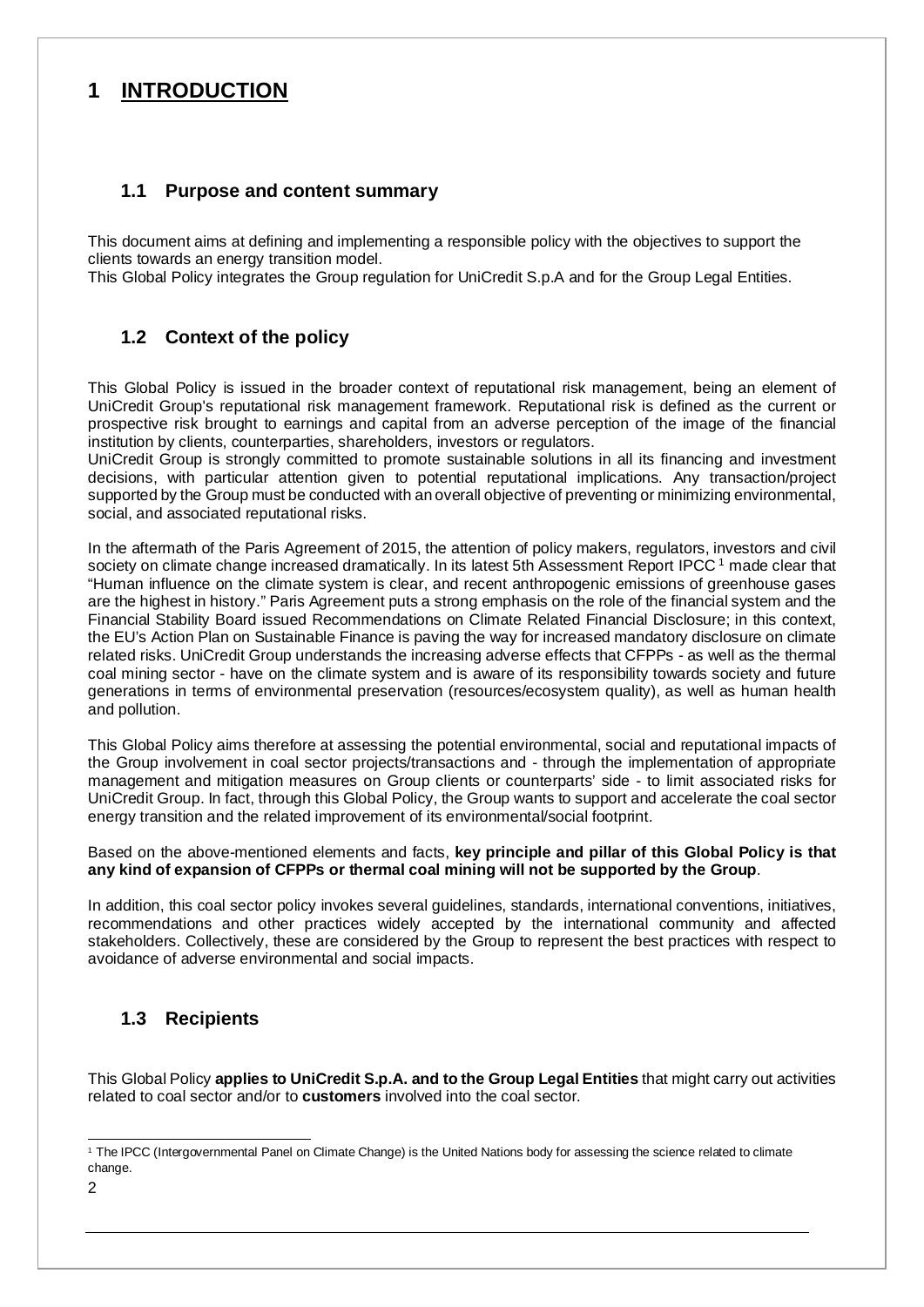# **2 BASIC PRINCIPLES AND ASSESSMENT RULES**

## **2.1 Scope of application**

This Global Policy:

- **applies to the Sector of Thermal Coal**, also known as steam coal, that is used for power and heat generation (e.g., peat, lignite, sub-bituminous, bituminous, graphite)
- **does not apply to the Sector of Metallurgical Coal**, also known as coking coal, which is used in metallurgical processes such as smelting of iron to make steel.

This Global Policy defines:

- **Criteria** for identifying:
	- $\circ$  The activities that are ruled by the present policy ("Coal-related activities" in § 2.1.1).
	- o The subjects that are ruled by the present policy ("Coal-related subjects" in § 2.1.2).
	- o The banking financial products and services and all the other types of support offered by the bank that are ruled by the present policy ("banking financial products and services" in § 2.1.3).

## 2.1.1 Coal-related activities

Coal-related activities are those activities that, for the purposes of the present policy, are considered controversial and linked to the coal business and for which restrictions for financial support apply.

The present Global Policy applies to **Coal-related activities**, defined as:

- **Coal-Fired Power Plants (CFPPs)** for**:** design, building (as well as expansion and/or upgrading), maintenance, ordinary operations and distribution (if regarding electricity directly produced by CFPP).
- **Thermal Coal Mines** for: design, building (as well as expansion and/or upgrading), maintenance, ordinary operations and distribution (Thermal coal sale or trading of the commodity).
- **Key Infrastructures** (e.g.: distribution network directly connected to the plant, railway network connected to the mine…) for: design, building (as well as expansion and/or upgrading), maintenance, ordinary operations.

Additional key definitions and specifications:

- Thermal coal sale or trading of the physical commodity **is subject** to Policy provisions.
- Distribution, transmission, trading and sale of electricity done directly by utilities companies other than CFPP or other companies of the CFPP Group (i.e., utilities not belonging to a group producing by itself energy from coal) **are not subject** to Policy provision.

### 2.1.2 Coal-related subjects

Coal-related subjects are those subjects that, for the purposes of the present policy, are considered involved in the coal business.

Note: Being a Coal-Related subject does not mean that financial support is not allowed. What is allowed or not allowed is ruled by the class, defined in § 2.3, to which the customer is assigned during the Annual RepRisk Clearance process.

The present Global Policy applies to **Coal-related subjects**, defined as potential or active customers:

- 1. belonging to Medium and Large Corporate Customers Segment or to the CIB Division
- 3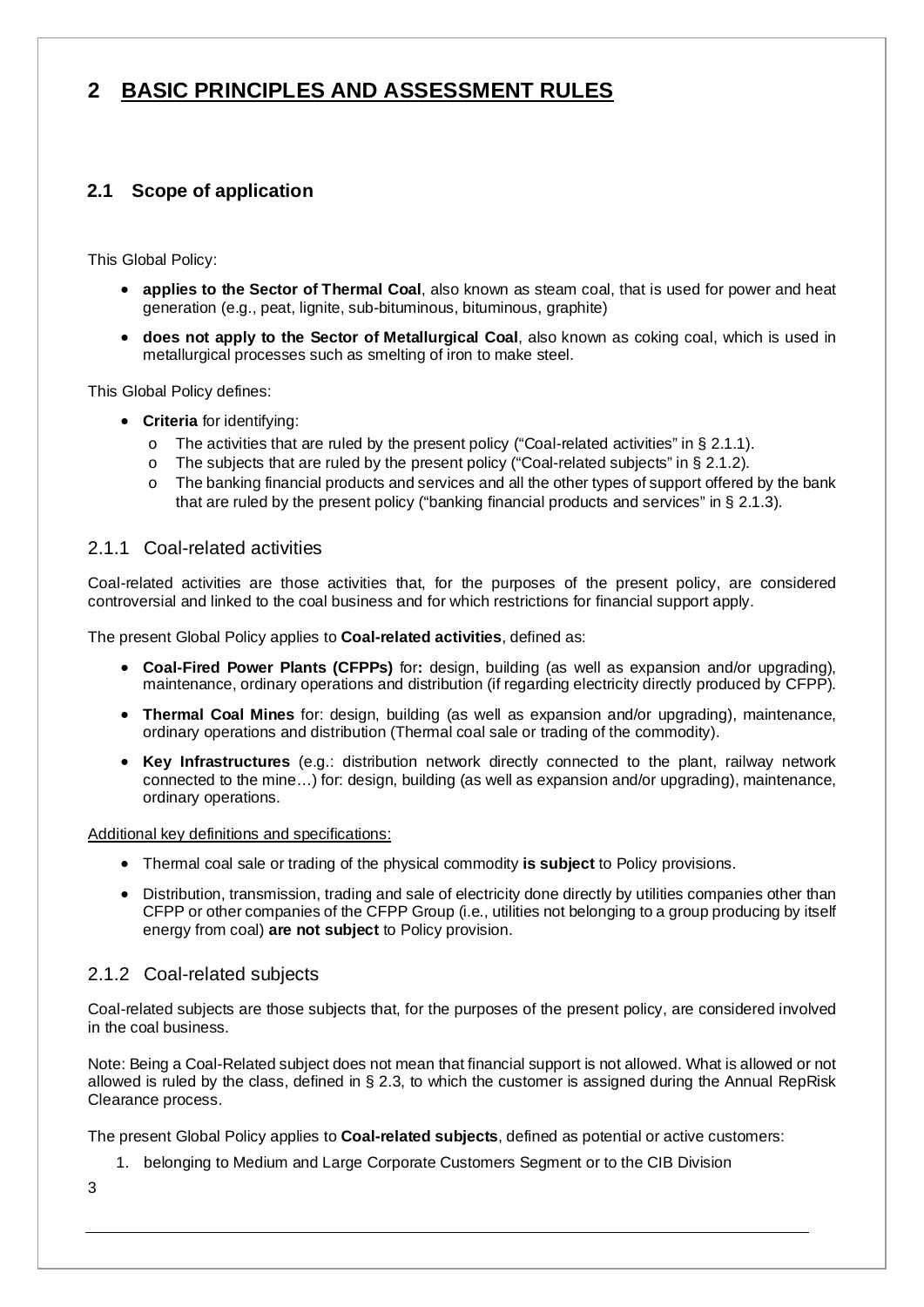AND

- 2. belonging to the following categories:
- All the companies/subjects who operate in the **Coal-Fired Power Generation area**, as **owners, operators, subcontractors, suppliers of "Key Components/Infrastructures"**, **coal traders and energy traders of coal-generated electricity produced inside the juridical group as defined in § 2.4.**
- All the companies/subjects who operate in the **Thermal Coal Mining area**, as **owners, operators, subcontractors, suppliers of "Key Components/Infrastructures", coal traders** and **distributors of the product produced inside the juridical group as defined in § 2.4.**
- All the companies/subjects that belong to a juridical group that operates in the coal sector, as specified in the two points above.

Deals connected to Coal-related activities, as defined in § 2.1.1, are anyway always forbidden, regardless **the customer is a Coal-related subject or not.**

Additional key definitions and specifications

- **Key Components/Infrastructures** mean "components/infrastructures specifically designed for, and essential to the functioning of CFPPs or of Coal Mines or of the related infrastructure, and not otherwise suitable".
- Thermal coal sale operators are subject to Policy provisions.
- **Energy Transmission System Operators** or **Distribution System Operators** or **Energy Traders** are not subject to Policy provisions if they do not sell coal generated electricity produced inside the juridical group.
- A Coal-related subject is classified as **Coal Developer** if, after September 2020 (date of introduction of the coal developer definition within our policy), it:

o **Developed - or plans to develop** - new Coal-Fired Power Plants or new Thermal Coal Mines. OR

o **Expanded - or plans to expand** - the installed capacity of existing Coal-Fired Power Plants or the production of existing Thermal Coal Mines.

OR

- o **Bought or plans to buy** existing Coal-Fired Power Plants or Thermal Coal Mines.
- 2.1.3 Banking financial products and services

The present Global Policy applies to the following categories of products and services:

- **General financing** all type of financing support non dedicated to specific purposes.
- **Sustainability-linked financing** general financing and related services (including guarantees, letters of credit, advisory and M&A and capital market products, hedging/derivatives and other associated facilities) linked to the company's ESG score, specific sector indicators or KPIs, with prevailing market standards at the relevant point in time included in the contract (authorized by the Local Sustainability function or, when not available, by Global Sustainability Function) to demonstrate and bind the customer commitment.
- **Green activities financing** financing and related services (including guarantees, letters of credit, working capital solutions, advisory and M&A and capital market products, hedging/derivatives and other associated facilities) dedicated to specific purposes clearly earmarked to **green activities and projects** (i.e., in line with the provisions of the UniCredit internal Green Taxonomy or, in case this is not available, in line with the most updated draft of the EU Taxonomy).
- **Coal-related activities financing** financing and related services (including guarantees, letters of credit, working capital solutions, advisory and M&A and capital market products, hedging/derivatives and other associated facilities) dedicated to specific purposes clearly earmarked to **Coal-related activities and projects** as described above in section § 2.1.1.

4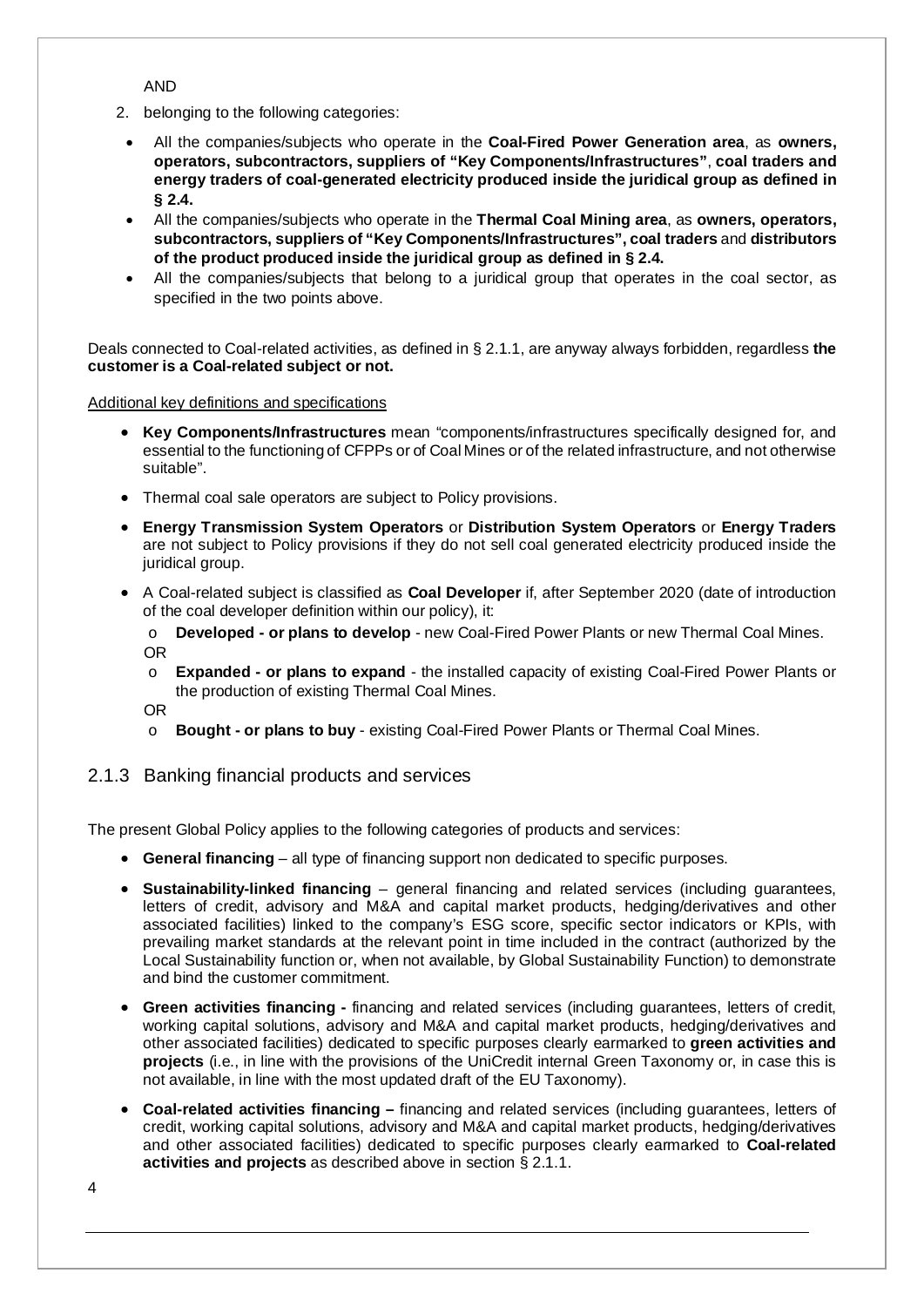- **Other activities financing** financing and related services (including guarantees, letters of credit, working capital solutions, advisory and M&A and capital market products, hedging/derivatives and other associated facilities) dedicated to specific purposes other than green or Coal-related activities and projects.
- **Basic banking services –** current account, cash receipt, payments, credit card, cash-pooling and direct debit internal limits.
- **Advanced banking services –** all type of banking products and services not included in the above categories (e.g.: advisory and M&A and capital market products and services, hedging/derivatives for general risk management purposes).

## **2.2 Foundation Principles**

The policy is based on the following five **Foundation Principles**:

- 1. Pre-requisites for a Coal-related subject for operating with UniCredit Group without restrictions are:
	- a. not being a Coal Developer, as defined in § 2.1.2
	- b. having a capped current involvement in the coal business (percentage of current revenues from Coal-related activities not greater than 25%)
	- c. having a **plan for phasing out** from the coal business by end of 2028 (for Coal-related subjects owning CFPPs or Thermal Coal Mines - coal assets owners)
- 2. **UniCredit Group does not provide any "banking financial products and services" aimed at Coal-related activities**, regardless if the activity is performed by a Coal-related subject or by a not Coal-related subject and regardless of any other consideration, including activities aimed at the maintenance, improvement and even emissions reduction of Coal-related activities/sites/plants. The only exception is limited to the activities aimed at the conversion of CFPPs to sources other than coal or at the closure of CFPPs or Thermal Coal Mines and related decontamination of the site.
- 3. **UniCredit Group provides all "banking financial products and services"** not specifically aimed at Coal-related activities, **provided that no other impediment is present** (e.g., evidence of RepRisk issue, AML alerts), to all the Coal-related subjects which are fully in line with the pre-requisites stated under point 1) above.
- 4. Coal-related subjects **which are not in line** with the pre-requisites stated under point 1) above **but anyway committed in the phase out from coal are supported by UniCredit Group** in their transition and are subject to conditions, restrictions or exclusions as stated in § 2.3.
- 5. Coal-related subjects **which are not in line** with the pre-requisite stated under point 1) above **and not committed in the phase out from coal are not supported by UniCredit Group** and are subject to conditions, restrictions or exclusions as stated in § 2.3.

## **2.3 Customer classification, related allowed supports, conditions, restrictions and exclusions criteria**

Customers are classified based on their alignment with the pre-requisites stated under point 1) in § 2.2 in **three classes**. Each class defines the banking financial products and services that can be granted and the related conditions, restrictions and exclusions that must be applied to each subject.

The classification of each Coal-related subject is to be done within the Annual RepRisk Clearance process, to be conducted at least once a year or whenever at least a parameter concurring to define the classification shows a change.

The following table provides a synthetic view of the definitions and conditions expressed hereafter.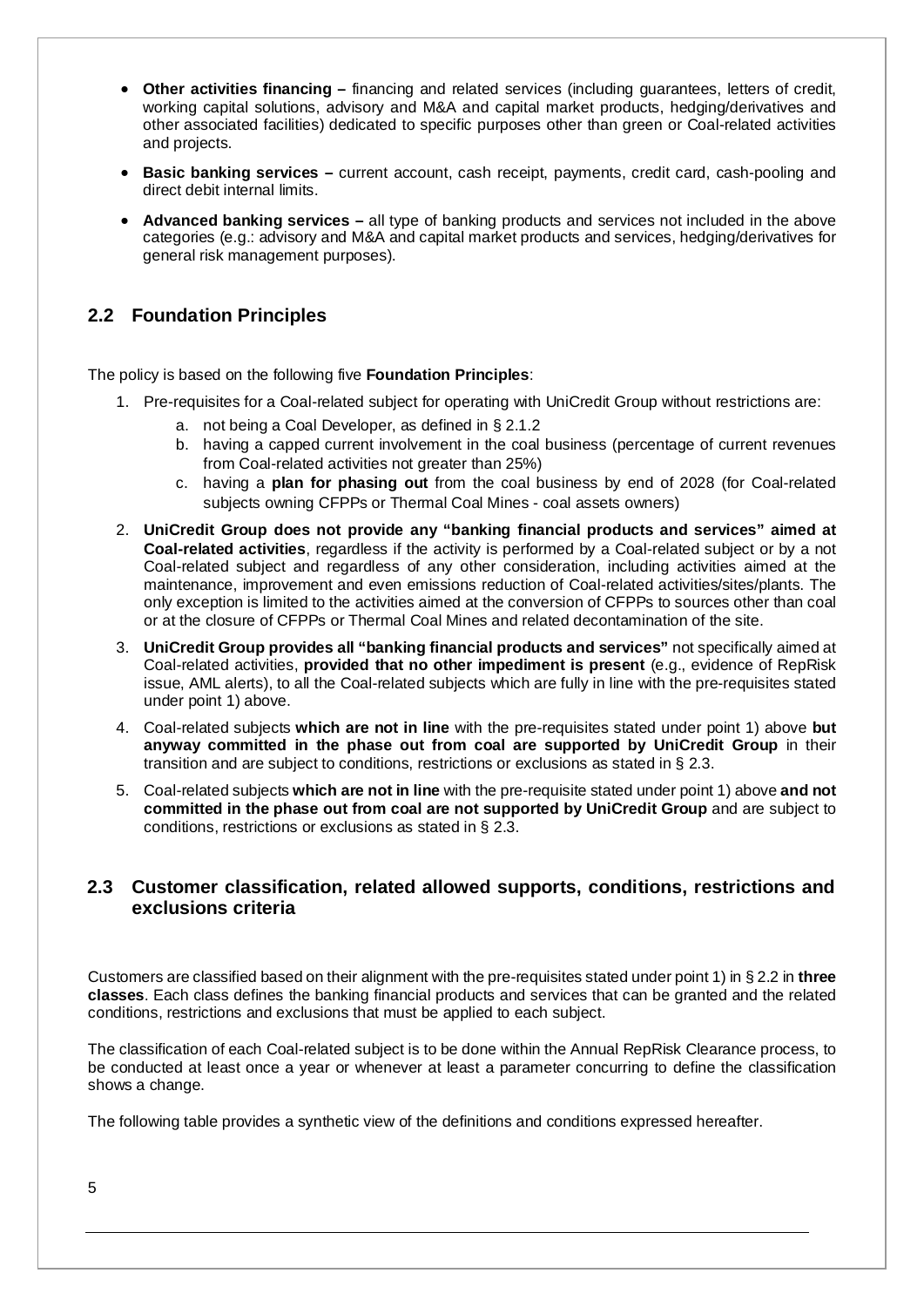|                                  |                                                                                                                                                                                                   |                         | General<br><b>Financing</b>     |                           | <b>Project</b><br><b>Financing</b> |                     |                         | <b>Other</b>        |  |  |
|----------------------------------|---------------------------------------------------------------------------------------------------------------------------------------------------------------------------------------------------|-------------------------|---------------------------------|---------------------------|------------------------------------|---------------------|-------------------------|---------------------|--|--|
|                                  | <b>Provisions</b>                                                                                                                                                                                 | General Financing       | Sustainabilit<br>⊺RCI<br>Linked | Financing<br>reen Activ   | Coal-Relate<br>Activities          | Activities<br>Other | Banking<br><b>Basic</b> | Advanced<br>Banking |  |  |
| <b>Full Support</b>              | - No coal developer (no increase in coal business since Sep. 2020)<br><b>AND</b><br>- Current revenues from coal <= 25%<br>AND<br>- Phase out by 2028                                             |                         |                                 |                           |                                    |                     |                         |                     |  |  |
| <b>Green</b><br><b>Financing</b> | - No coal developer (no increase in coal business since Sep. 2020)<br>AND<br>- Phase out in line with National Energy & Climate Plan                                                              | x                       |                                 |                           | x                                  |                     |                         |                     |  |  |
| <b>Phase Out</b>                 | - Coal developer (increase in coal business since Sep. 2020)<br><b>OR</b><br>- Phase out plan missing<br>O <sub>R</sub><br>- Phase out plan beyond the National Energy & Climate Plan target date | $\overline{\mathbf{x}}$ | $\vert x \vert$                 | $\boldsymbol{\mathsf{x}}$ | $\overline{\mathbf{x}}$            |                     |                         |                     |  |  |

 $\checkmark$  Allowed  $\checkmark$  Allowed, to be evaluated and approved  $\checkmark$  Not allowed

#### **"Full Support" Class - Customers committed and in line with the foundation principle**

#### Classification criteria

a. Not being a Coal Developer

AND

b. Having documented current revenues from Coal-related activities not higher than 25%

AND

c. Having documented phase out plan from Coal-related activities by end of 2028 (only for those subjects that own CFPPs or Thermal Coal Mines)

#### Allowed Support

 All the products and services offered by the bank, excluding Coal-related activities support, provided that no other impediment exists (e.g., bad news on the customers, legal proceedings on going).

#### Conditions, Restrictions and Exclusion criteria

 General financing and Sustainability-linked financing cannot be transferred to subsidiaries classified as "Green Financing" or "Phase Out" (see below).

#### **"Green Financing" Class - Customers committed but not in line with the Foundation Principles**

#### Classification criteria<sup>2</sup>

a. Not being a Coal Developer

AND

b. Having a documented phase out plan from Coal-related activities (only for those subjects that own CFPPs or Thermal Coal Mines) at least in line with the Local National Energy and Climate Plan (Local definition is in this case referred to the place where CFPPs or Coal Mines are located)

<sup>&</sup>lt;sup>2</sup> Selected exceptions could be considered by GNFRC under very specific conditions, provided they are not aimed at supporting coal developers or forbidden activities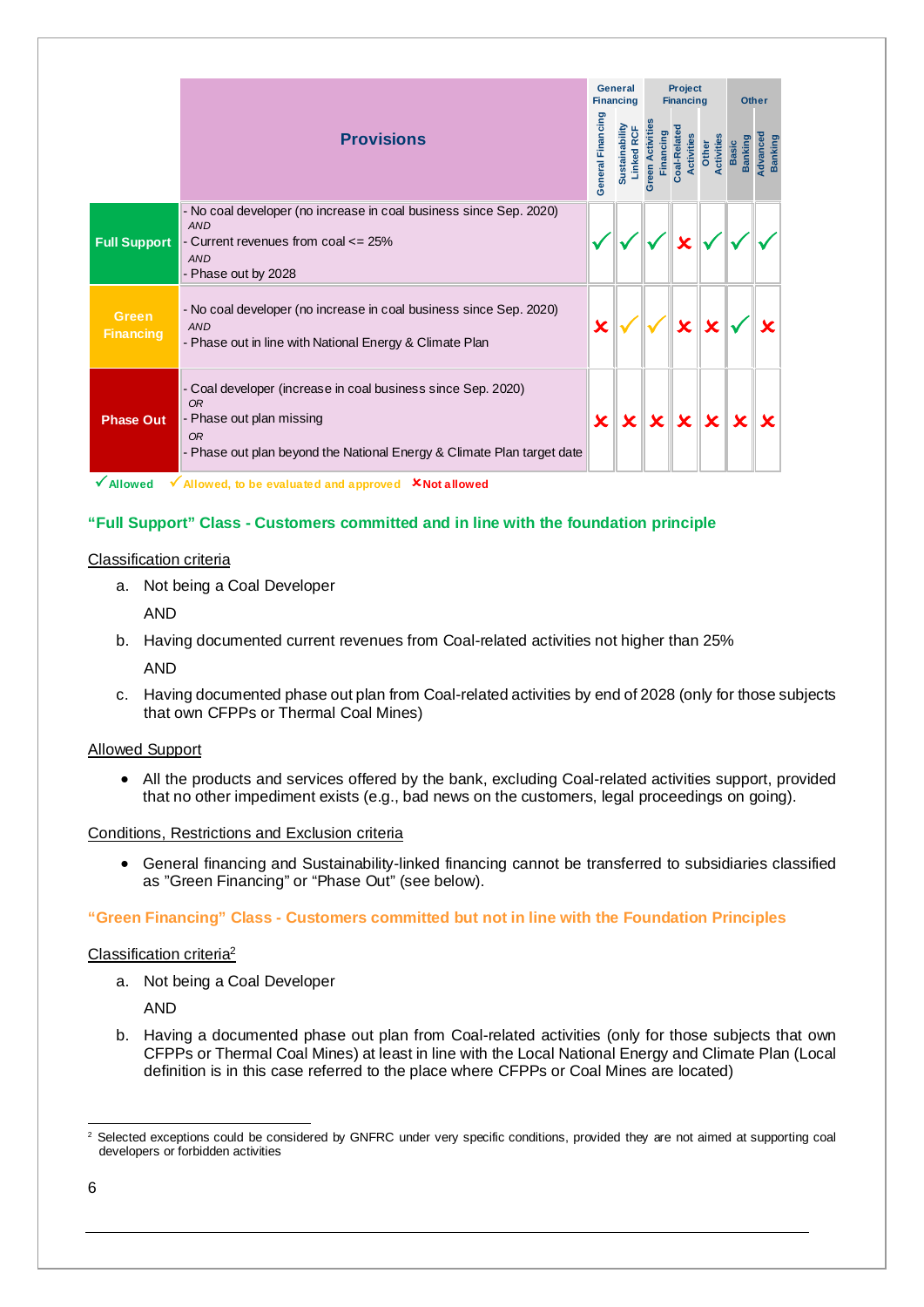#### Allowed Support

- Basic banking services
- Green activities financing (conditioned)
- Sustainability-linked financing (conditioned)

#### Conditions, Restrictions and Exclusion criteria

- Any request for **Green Activities financing** must be evaluated and authorized by Local RepRisk Function, and in case of positive decision, provided that no other impediment exists (e.g., public bad news involving the customer), **Green Activities financing** can be granted under the following condition:
	- o The activities must be strictly in line with the provisions of UniCredit internal Green Taxonomy or, in case this is not available, with the most updated draft of the EU Taxonomy. Eligibility is to be confirmed by the Local ESG function or, when not available, by the Global ESG Function.

At the end of the local assessment process, a NBO by Group RepRisk Function must be obtained before proceeding.

- Any request for **Sustainability-linked financing** must be evaluated and authorized by Local RepRisk Function, and in case of positive decision, provided that no other impediment exists (e.g., public bad news involving the customer, …), **Sustainability-linked financing** can be granted under the following conditions:
	- o The customer is strongly engaged in a significant and accelerated reduction of its Coal-related activities.
	- o Sustainability KPIs are sound, challenging and related to the Environmental sector.
	- o Penalties for not matching the targets are adequate to demonstrate a clear and binding commitment and are at least in line with the market practice.
	- $\circ$  The customer did not fail, at least in the previous three years, in matching targets in any other Sustainability-linked financing (done with UniCredit or with other banks).
	- o Initial clear clauses concerning the non-transferability of the proceeds to any Coal-related activity (including subsidiaries and other Group companies) and rights to disclose the clauses for external communications - to safeguard the reputation of the Bank - must be inserted in the credit agreement.

At the end of the local assessment process, a NBO by Group RepRisk Function must be obtained before proceeding.

#### **"Phase Out" Class - Customers not committed**

#### Classification criteria<sup>3</sup>:

a. Being a Coal Developer

OR

b. Not having documented phase out plan from Coal-related activities or having a plan beyond the deadline of the National Energy and Climate Plan (for those subjects that own CFPPs or Thermal Coal Mines).

#### Allowed Support

• None of the products and services offered by the Bank.

7

<sup>&</sup>lt;sup>3</sup> Selected exceptions could be considered by GNFRC under very specific conditions, provided they are not aimed at supporting coal developers or forbidden activities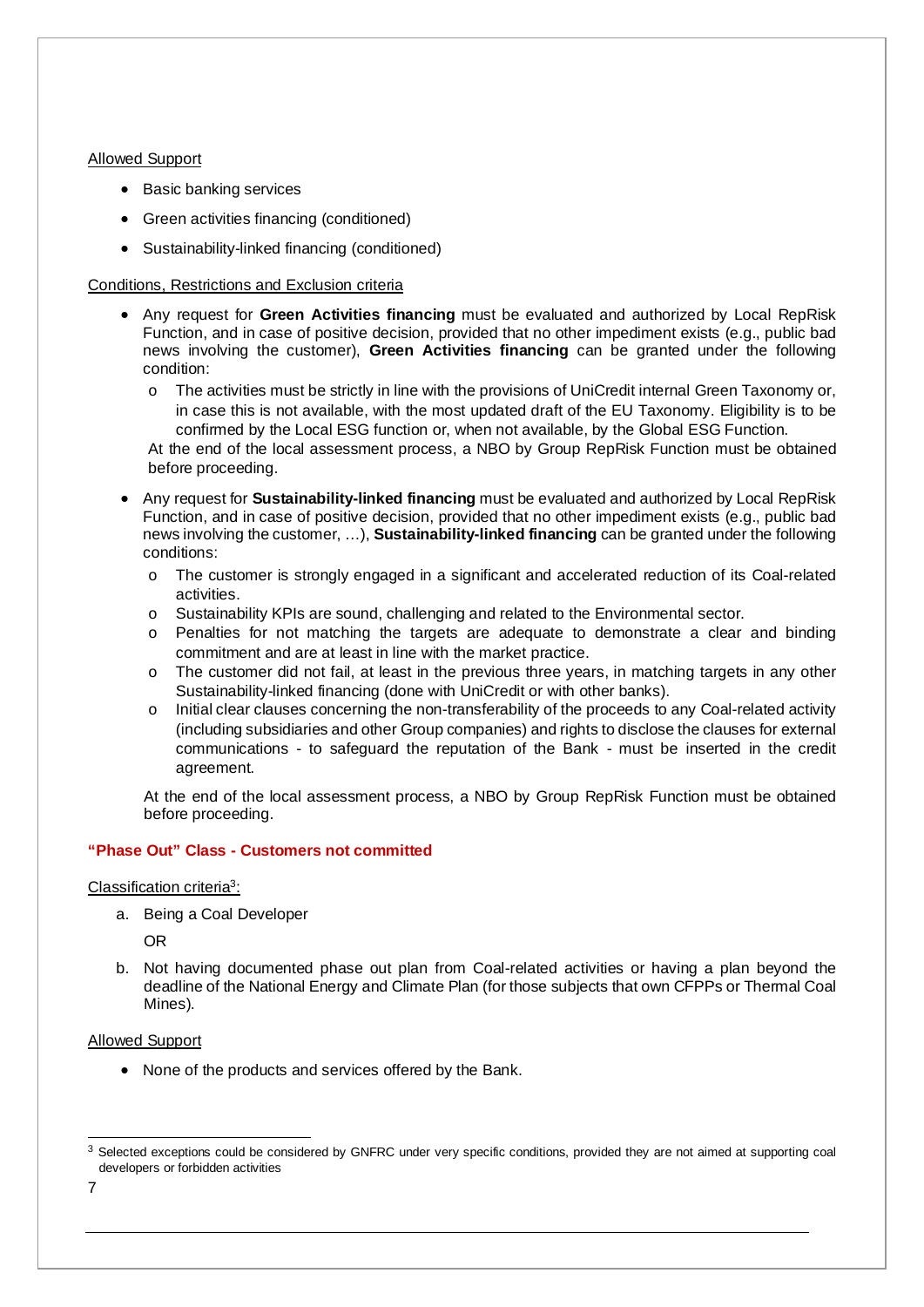# **2.4 Glossary and Acronyms**

| <b>Key word</b>                   | <b>Definition</b>                                                                                                                                                                                                                                                                                                               |
|-----------------------------------|---------------------------------------------------------------------------------------------------------------------------------------------------------------------------------------------------------------------------------------------------------------------------------------------------------------------------------|
| <b>Holding Company</b>            | UniCredit S.p.A. (hereafter also "UniCredit")                                                                                                                                                                                                                                                                                   |
| <b>Group Legal Entity</b>         | Legal Entity directly or indirectly controlled by UniCredit S.p.A. (hereafter<br>also "Legal Entity")                                                                                                                                                                                                                           |
| Group                             | UniCredit Group, composed of UniCredit S.p.A. and of the Group Legal<br>Entities (hereafter also "Group")                                                                                                                                                                                                                       |
| Thermal coal                      | Also known as steam coal, that is used for power and heat generation. (e.g.,<br>peat, lignite, sub-bituminous, bituminous, graphite)                                                                                                                                                                                            |
| Metallurgical coal                | Also known as coking coal, which is used in metallurgical processes such<br>as smelting of iron to make steel.                                                                                                                                                                                                                  |
| Key<br>components/infrastructures | Components/infrastructures specifically designed for and essential to the<br>functioning of CFPPs, Coal Mines or of the related infrastructure, and not<br>otherwise suitable                                                                                                                                                   |
| Coal-related subjects             | Subjects that, for the purposes of the present policy, are considered<br>involved in the coal business and for which a RepRisk Annual Clearance is<br>requested.<br>Note: being a Coal-Related subject does not mean that financial support is<br>not allowed. What is allowed or not allowed is ruled by the class, defined in |
|                                   | § 2.3, to which the customer is assigned during the Annual RepRisk<br>Clearance process.                                                                                                                                                                                                                                        |
| Coal-related activities           | Activities that, for the purposes of the present policy, are considered<br>controversial and linked to the coal business and for which restrictions for<br>financial support apply.                                                                                                                                             |
|                                   | Note: deals connected to Coal-related activities, as defined in $\S 2.1.1$ , are<br>anyway always forbidden, regardless the customer is a Coal-related subject<br>or not.                                                                                                                                                       |
|                                   | A Coal-related subject that, after September 2020 (date of introduction of<br>the coal developer definition within our policy):                                                                                                                                                                                                 |
|                                   | • developed - or plans to develop - new Coal-Fired Power Plants<br>or new Thermal Coal Mines                                                                                                                                                                                                                                    |
|                                   | <b>OR</b>                                                                                                                                                                                                                                                                                                                       |
| Coal Developer                    | expanded - or plans to expand - the installed capacity of existing<br>Coal-Fired Power Plants or the production of existing Thermal Coal<br><b>Mines</b>                                                                                                                                                                        |
|                                   | <b>OR</b>                                                                                                                                                                                                                                                                                                                       |
|                                   | bought - or plans to buy - existing Coal-Fired Power Plants or<br><b>Thermal Coal Mines</b>                                                                                                                                                                                                                                     |